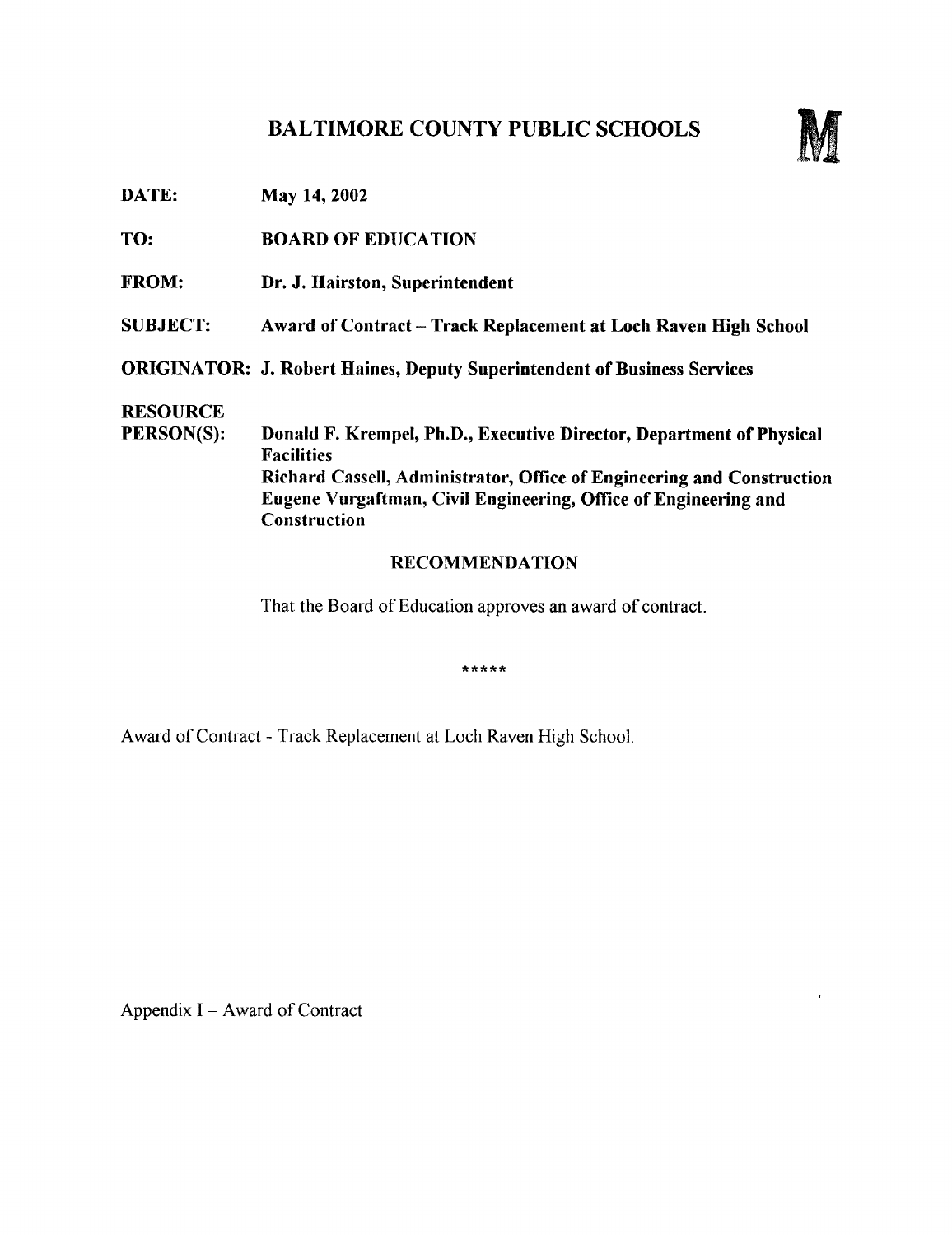### Appendix <sup>I</sup>

#### Recommendation for Award of Contract – Track Replacement at Loch Raven High School May 14, 2002

On April 23, 2002, five (5) bids were received for replacing the running track at Loch Raven High School - Bid #5-558-02 . This project consists of replacing the existing track surface and converting to a metric based track. A summary of the bids received is attached. Based on the bids received, the Department of Physical Facilities recommends an award of contract to Melvin Benhoff Sons, Inc., the lowest responsive bidder, in the amount of \$266,444 .73 for the Base Bid plus all five (5) Add Alternates. The additional work to be completed under the add alternates includes resurfacing the high jump area, the long/triple jump runway, the pole vault runway, and straightaway section of the track, along with replacing the posts and cable around the track.

At this time, the Department of Physical Facilities also requests approval of <sup>a</sup> 10% Change Order Allocation in the amount of \$26,644.00 to cover any unforeseen conditions and minor changes to the contract, to be authorized and approved by the Building Committee in accordance with Board Policy.

Improvements . Funding for this project is available from Capital Budget Project  $# 672 -$  Site

APPROVED:

Donald F. Krempel, Executive Director